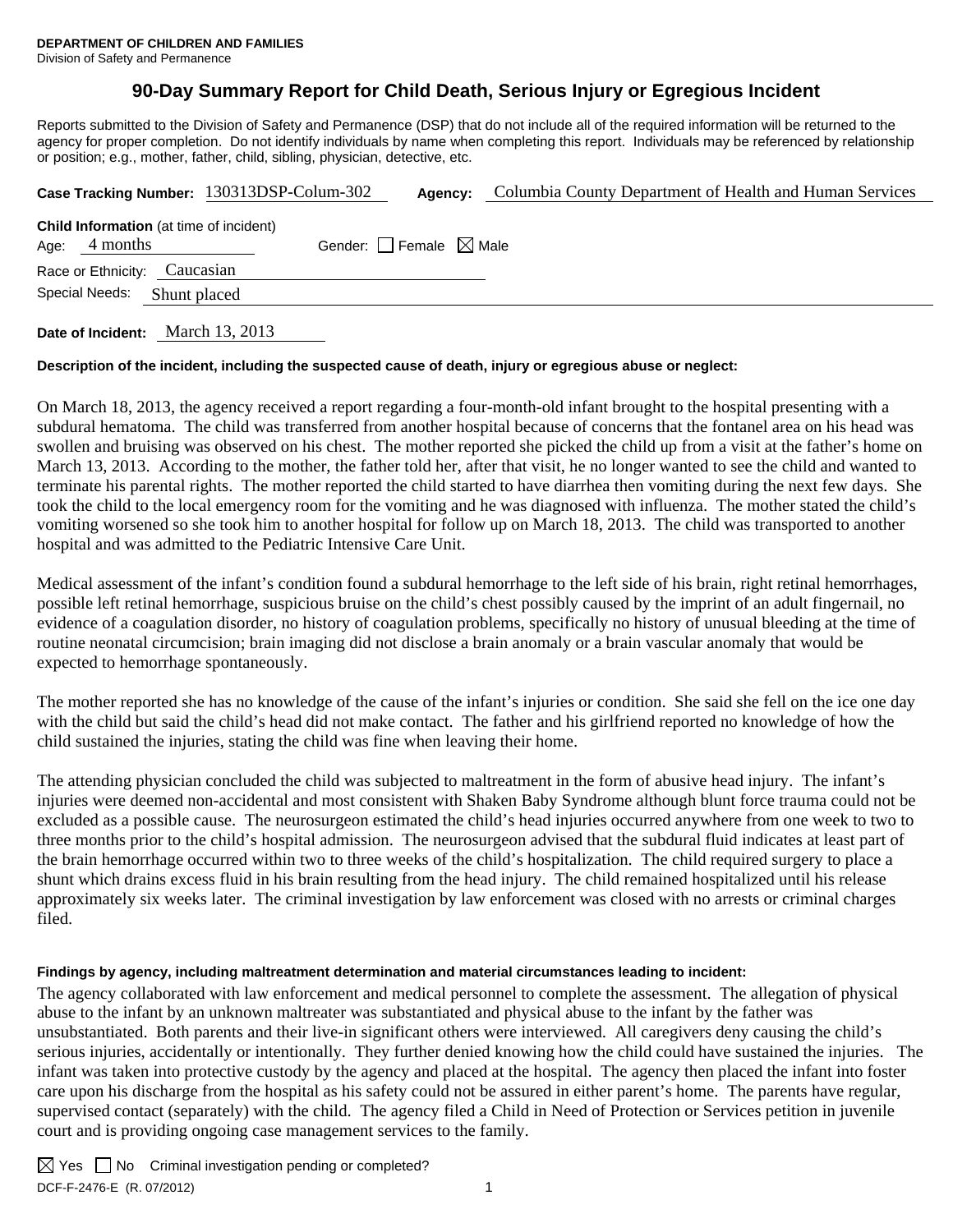$\Box$  Yes  $\boxtimes$  No Criminal charges filed? If yes, against whom?

**Child's residence at the time of incident:**  $\boxtimes$  In-home  $\Box$  Out-of-home care placement

Complete the appropriate following section (A. or B. based on the child's residence at the time of the incident).

#### **A. Children residing at home at the time of the incident:**

**Description of the child's family** (includes household members, noncustodial parent and other children that have visitation with the child and / or in the child's family home):

The child's parents shared 50/50 placement of the child through a Family Court order. The child stayed with the mother, her significant other and her significant other's child for part of the week. When not with the mother, the child resided with the father and his fiancé. The child has two biological siblings that reside with a maternal relative in another state. They are expected to have one visit per year.

**Yes**  $\boxtimes$  **No** Statement of Services: Were services under ch. 48 or ch. 938 being provided to the child, any member of the child's family or alleged maltreater at the time of the incident, including any referrals received by the agency or reports being investigated at time of incident?

**If "Yes", briefly describe the type of services, date(s) of last contact between agency and recipient(s) of those services, and the person(s) receiving those services:** 

N/A

**Summary of all involvement in services as adults under ch. 48 or ch. 938 by child's parents or alleged maltreater in the previous five years:** (Does not include the current incident.) None

**Summary of actions taken by the agency under ch. 48, including any investigation of a report or referrals to services involving the child, any member of the child's family living in this household and the child's parents and alleged maltreater.** (Does not include the current incident.)

(Note: Screened out reports listed in this section may include only the date of the report, screening decision, and if a referral to services occurred at Access. Reports that do not constitute a reasonable suspicion of maltreatment or a reason to believe that the child is threatened with harm are not required to be screened in for an initial assessment, and no further action is required by the agency.)

On July 15, 2010, another agency screened in a report alleging neglect to the child and the child's sibling. The other agency completed an assessment and neglect was unsubstantiated. The agency referred the family to a community program for services.

**Summary of any investigation involving the child, any member of the child's family and alleged maltreater conducted under ch. 48 or ch. 938 and any services provided to the child and child's family since the date of the incident:** 

The agency screened in and assessed the allegation of physical abuse to the infant. The allegation of physical abuse by an unknown maltreater was substantiated. The infant was taken into protective custody by the agency and placed at the hospital. Upon discharge, the agency then placed the infant in foster care because the safety of the child could not be assured in either parent's home. The parents have regular, supervised contact (separately) with the child. The agency filed a Child in Need of Protection or Services petition and the case remains open for on-going case management services.

#### **B. Children residing in out-of-home (OHC) placement at time of incident:**

**Description of the OHC placement and basis for decision to place child there:**

**Description of all other persons residing in the OHC placement home:**

**Licensing history:** Including type of license, duration of license, summary of any violations by licensee or an employee of licensee that constitutes a substantial failure to protect and promote the welfare of the child.

| Summary of any actions taken by agency in response to the incident: (Check all that apply.) |                                     |  |                                          |  |  |  |
|---------------------------------------------------------------------------------------------|-------------------------------------|--|------------------------------------------|--|--|--|
| $\boxtimes$                                                                                 | Screening of Access report          |  | Attempted or successful reunification    |  |  |  |
| $\boxtimes$                                                                                 | Protective plan implemented         |  | Referral to services                     |  |  |  |
| $\boxtimes$                                                                                 | Initial assessment conducted        |  | Transportation assistance                |  |  |  |
| $\boxtimes$                                                                                 | Safety plan implemented             |  | Collaboration with law enforcement       |  |  |  |
| $\boxtimes$                                                                                 | Temporary physical custody of child |  | Collaboration with medical professionals |  |  |  |